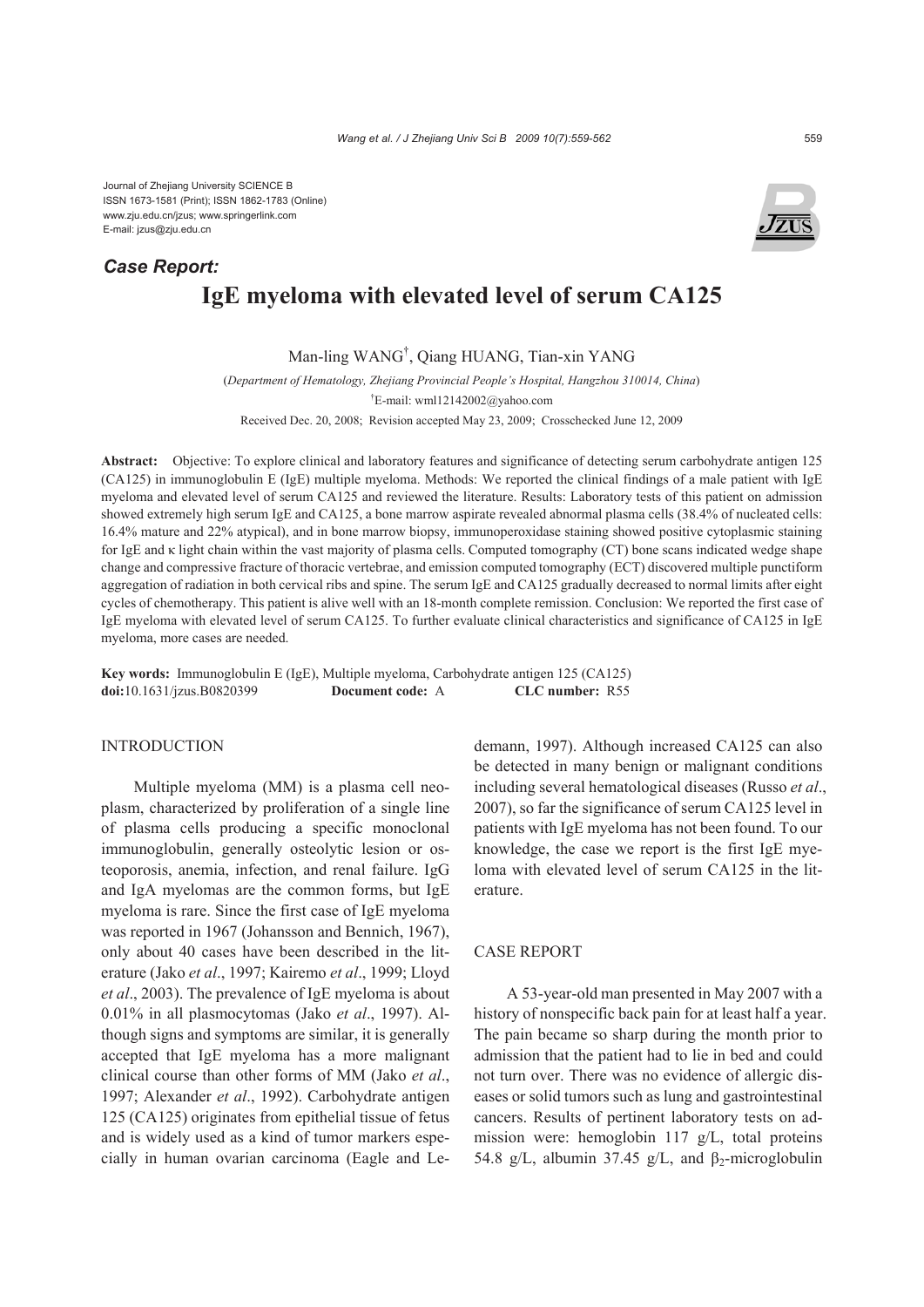3.17 mg/L. No circulating plasma cells were seen on the blood film. Routine chemistry values were within reference limits. Serum tumor markers were normal except that CA125 was as high as 1292.3 U/ml. Quantification of serum and urine proteins gave serum IgG 4.94 g/L, IgA <0.0667 g/L, IgM 0.20 g/L, IgE 534 U/ml (reference limits: 0~87 U/ml), κ light chain 3.92 g/L, λ light chain 1.87 g/L, and urine κ light chain 3670 mg/L and  $\lambda$  light chain <50 mg/L. Although his IgE value was high, the IgE monoclonal band was too small to be seen by serum protein electrophoresis. Immunofixation did not observe the presence of IgG, IgA, IgM, IgD, κ, or  $λ$  monoclonal protein. On Wright's stained smears of bone marrow aspirate, plasma cells made up 38.4% (16.4% mature and 22% atypical) of nucleated cells (Fig.1). Percentages of other bone marrow cells were decreased. Chromosomal analysis of the bone marrow cells was normal. A bone marrow biopsy revealed that the hematopoietic cells comprised 50% of nucleated cells, the three lineages were all observed, and lots of plasmoid cells were seen. The immunohistochemistry revealed plasma cell  $(+)$ , CD138  $(+)$ , IgE  $(+)$  (Fig.2), IgG (+), IgA (-), IgM (-), κ (+) (Fig.3),  $\lambda$  (-), and CD20 (–). Skeletal roentgenograms found multiple osteolytic lesions in the skull. Bone scans by computed tomography (CT) of this patient showed wedge shape change and compressive fracture of T5, T6, T8, T9, and T12, and emission computed tomography (ECT) discovered multiple punctiform aggregation of radiation in both cervical ribs and spine. The patient was treated with bisphosphonates+vincristineadriamycin-dexamethasone (VAD) for one cycle in late May 2007, and then bisphosphonates+liposomal doxorubicin-vincristine-dexamethasone (DVD) for seven cycles every four weeks. At the same time he took thalidomide orally 200 mg once daily. This regimen resulted in a considerable reduction in the skeletal pain and a gradual decline in serum IgE to 44.1 U/ml and CA125 to 28.33 U/ml after the total 8 cycles of chemotherapy.

# DISCUSSION

Since the first description of IgE myeloma by Johansson and Bennich (1967), about 40 cases have been reported. One case of IgE monoclonal



**Fig.1 Bone marrow aspirate showing atypical plasma cells with prominent nucleoli and open-weaved nuclear chromatin. Wright's stain (1000×)** 



**Fig.2 Bone marrow biopsy, immunoperoxidase staining with antibody against IgE showing positive cytoplasmic staining for IgE within the vast majority of plasma cells (200×)**



**Fig.3 Bone marrow biopsy, immunoperoxidase staining with antibody against κ light chain showing positive cytoplasmic staining for κ light chain within the vast majority of plasma cells (200×)**

gammopathy of undetermined significance was also described (Ludwig and Vormittag, 1980). IgE myeloma is in fact similar to classical myeloma in sex distribution and age of onset. Of the known cases of IgE myeloma including the one in the current report, the male-to-female ratio was 20:18, and ages of these patients ranged from 38 to 80 years (Jako *et al*., 1997; Kairemo *et al*., 1999; Lloyd *et al*., 2003). IgE myeloma has no specific or typical symptoms and findings when compared with the other forms of MM.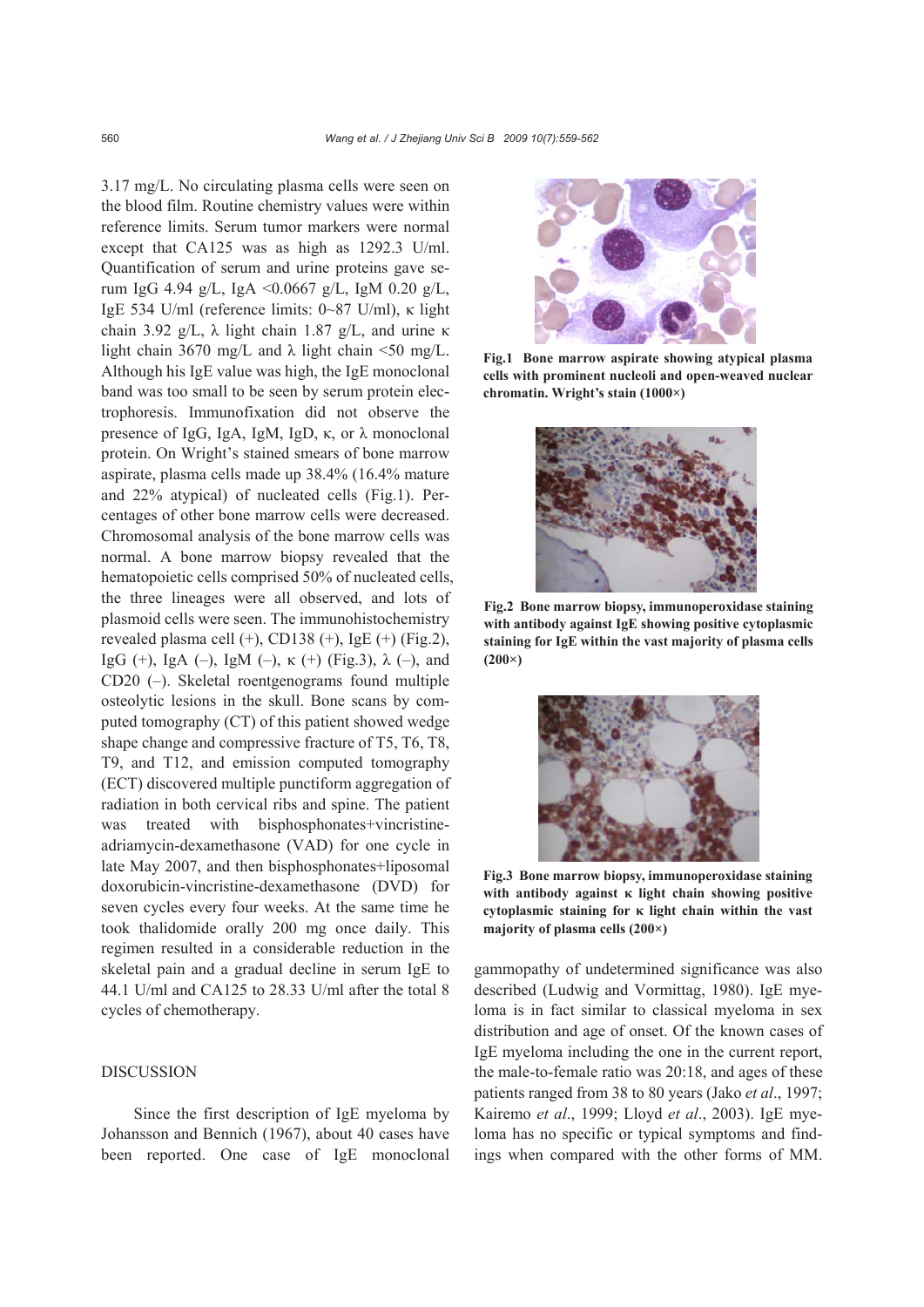However, among those most often reported are bone pain, weight loss, fatigue, dyspnea, and anemia. Bone pain is usually present in patients with compressive fracture of the vertebrae and osteolytic lesions of the spine, chest, pelvis, and extremities. Our patient also complained of bone pain, because of multiple compressive fractures of vertebral bodies. Hepatosplenomegaly seemed to be more common in IgE myeloma as compared with other types, for of the 40 cases 11 patients presented with hepatomegaly and/or, splenomegaly, but none with lymphadenopathy (Alexander *et al*., 1992). Although serum calcium was in the normal reference limits in our patient on admission and after therapy, hypercalcemia was found in five patients (Alexander *et al*., 1992; Yoshitake *et al*., 1976; van Wijk *et al*., 1986; Gallango *et al*., 1988) and hypocalcemia in four patients with IgE myeloma (Vladutiu *et al*., 1976; Kimura *et al*., 1981; Koh *et al*., 1986). As with common immunoglobulin classes, renal insufficiency was also an indicator of poor prognosis in patients with IgE myeloma, although severe renal failure occurred in only three patients (Galton and Peto, 1973). Erythrocyte sedimentation rate (ESR) was found to be >20 mm/h in more than 90% of patients with IgE myeloma. Our patient had an ESR of 48 mm/h on admission and in normal range after therapy. As most patients with IgE myeloma had no detectable monoclonal protein, we did not discover the presence of monoclonal protein in our patient's serum by ordinary electrophoresis, either. However, immunohistochemical studies of our patient's bone marrow showed that the plasma cells were strongly positive for cytoplasmic IgE and κ light chain and negative for  $\lambda$  light chain. Several studies showed that patients with multiple myeloma might have reduced percentage of CD4 cells and increased percentage of CD8 cells, and the T4/T8 ratio remained decreased after therapy (San Miguel *et al*., 1985; de Rossi *et al*., 1987). The increase in T-suppressor cells may play a role in the suppression of polyclonal immunoglobulin synthesis. In our patient we detected decreased CD4 cells and normal CD8 cells.

As a mucin-like glycoprotein, although CA125 has been shown to be elevated in most women with ovarian cancer compared with a healthy population, it is also increased in hematologic malignancies such as Hodgkin's and non-Hodgkin's lymphomas (NHL) and is used as a marker to predict prognosis and to detect advanced disease (Russo *et al*., 2007). In NHL patients high levels of CA125 were observed to be correlated to the presence of abdominal and serosal involvement. The exact mechanism of CA125 elevation in these cases is unclear, but it has been proposed that cytokines such as interleukin  $(IL)$ -1β and tumor necrosis factor-α (TNF-α) secreted by lymphoma cells might lead to secretion of CA125 by mesothelial cells (Dilek *et al*., 2005). In our patient, although there were no abdominal involvement and serosal effusion, his CA125 level was extremely high on admission and dramatically decreased to normal limits after chemotherapy and never increased to higher than reference limits again. About the exact cause and clinical significance of CA125 elevation in our patient, we are not sure whether some cytokines abnormally synthesized by plasma cells stimulated the mesothelial cells to increase the secretion of CA125 or plasma cells themselves abnormally synthesized CA125, or whether the falling CA125 level after treatment could be used to confirm response to specific treatments and elevating CA125 level to signal recurrence? Despite an exhaustive search of the literature we could not find a single case of IgE myeloma reported, in which abnormal CA125 level was detected. Apparently, more similar cases are needed to evaluate the significance of CA125 in disease staging, prognosis, and relapse of IgE myeloma.

IgE myeloma is generally reported to be more aggressive than other forms of myeloma. The average survival from time of diagnosis in a review of 38 cases (Kairemo *et al*., 1999) was significantly shorter in patients with IgE myeloma (one year) than those with other forms of myeloma (30 months) (Yoshitake *et al*., 1976). Our patient is alive well and healthily with an 18-month complete remission up to now.

#### ACKNOWLEDGEMENT

We thank the Department of Hematology of Shanghai Changzheng Hospital, specifically, Prof. Hou Jian for allowing immunohistochemical study of bone marrow biopsy.

#### **References**

Alexander, R.L.Jr., Roodman, S.T., Petruska, P.J., Tsai, C.C.,